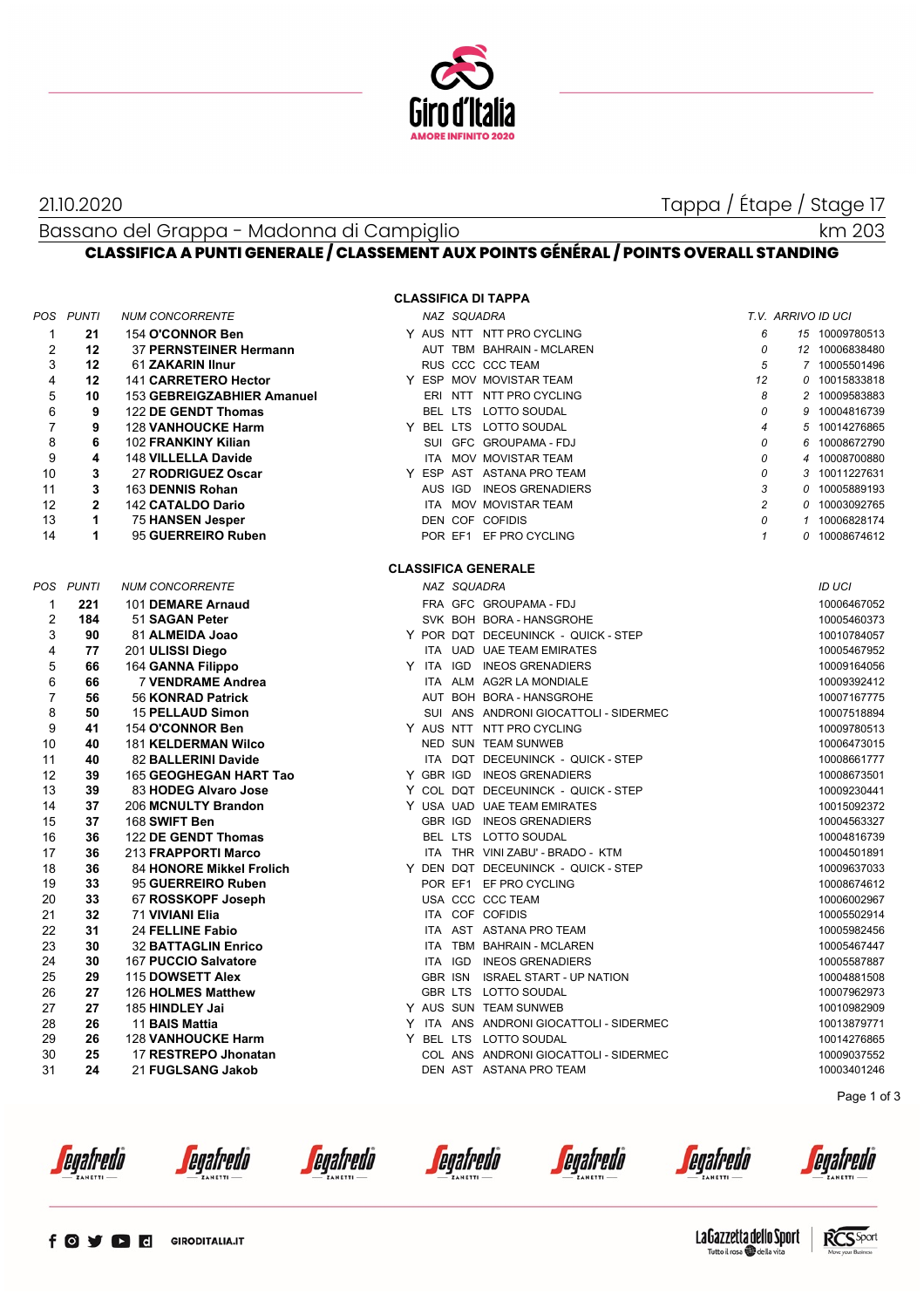

## 21.10.2020 Tappa / Étape / Stage 17

Bassano del Grappa - Madonna di Campiglio

km 203

## **CLASSIFICA A PUNTI GENERALE / CLASSEMENT AUX POINTS GÉNÉRAL / POINTS OVERALL STANDING**

| ∍os | <b>PUNTI</b> | <b>NUM CONCORRENTE</b>        |
|-----|--------------|-------------------------------|
| 32  | 24           | 162 CASTROVIEJO NICOLAS Jona  |
| 33  | 24           | 202 BJERG Mikkel              |
| 34  | 24           | 114 CIMOLAI Davide            |
| 35  | 23           | 92 CAICEDO Jonathan           |
| 36  | 22           | 211 VISCONTI Giovanni         |
| 37  | 20           | 38 TRATNIK Jan                |
| 38  | 20           | 127 OLDANI Stefano            |
| 39  | 19           | 57 MAJKA Rafal                |
| 40  | 18           | 141 CARRETERO Hector          |
| 41  | 18           | <b>36 PADUN Mark</b>          |
| 42  | 18           | <b>72 CONSONNI Simone</b>     |
| 43  | 17           | 33 BILBAO Pello               |
| 44  | 17           | 145 SAMITIER Sergio           |
| 45  | 17           | 93 CLARKE Simon               |
| 46  | 17           | <b>43 FIORELLI Filippo</b>    |
| 47  | 16           | 191 NIBALI Vincenzo           |
| 48  | 16           | 163 DENNIS Rohan              |
| 49  | 15           | <b>16 RAVANELLI Simone</b>    |
| 50  | 15           | 62 CERNY Josef                |
| 51  | 14           | <b>46 ROMANO Francesco</b>    |
| 52  | 14           | 8 WARBASSE Lawrence           |
| 53  | 14           | 118 ZABEL Rick                |
| 54  | 13           | 102 FRANKINY Kilian           |
| 55  | 12           | 18 RUMAC Josip                |
| 56  | 12           | 37 PERNSTEINER Hermann        |
| 57  | 12           | 61 ZAKARIN IInur              |
| 58  | 12           | <b>47 TONELLI Alessandro</b>  |
| 59  | 12           | <b>3 BOUCHARD Geoffrey</b>    |
| 60  | 12           | 182 DENZ Nico                 |
| 61  | 11           | 148 VILLELLA Davide           |
| 62  | 10           | 153 GEBREIGZABHIER Amanuel    |
| 63  | 10           | <b>112 BRANDLE Matthias</b>   |
| 64  | 9            | 22 BOARO Manuele              |
| 65  | 8            | 196 MOSCA Jacopo              |
| 66  | 8            | 52 BENEDETTI Cesare           |
| 67  | 8            | 214 ROTA Lorenzo              |
| 68  | 8            | 218 ZARDINI Edoardo           |
| 69  | 8            | 44 LONARDI Giovanni           |
| 70  | 7            | 66 MALECKI Kamil              |
| 71  | 6            | 124 HAGEN Carl Fredrik        |
| 72  | 6            | 216 VAN EMPEL Etienne         |
| 73  | 6            | <b>48 ZANA Filippo</b>        |
| 74  | 6            | 64 GRADEK Kamil               |
| 75  | 5            | 86 KNOX James                 |
| 76  | 5            | 146 SEPULVEDA Eduardo         |
| 77  | 5            | 142 CATALDO Dario             |
| 78  | 5            | <b>152 CAMPENAERTS Victor</b> |
| 79  | 5            | 98 WHELAN James               |

**CLASSIFICA GENERALE**

| POS | <b>PUNTI</b>   | <b>NUM CONCORRENTE</b>           | NAZ SQUADRA                             | <b>ID UCI</b> |
|-----|----------------|----------------------------------|-----------------------------------------|---------------|
| 32  | 24             | 162 CASTROVIEJO NICOLAS Jonathan | ESP IGD INEOS GRENADIERS                | 10004617180   |
| 33  | 24             | 202 BJERG Mikkel                 | Y DEN UAD UAE TEAM EMIRATES             | 10015825936   |
| 34  | 24             | 114 CIMOLAI Davide               | ITA ISN ISRAEL START - UP NATION        | 10028417041   |
| 35  | 23             | 92 CAICEDO Jonathan              | ECU EF1 EF PRO CYCLING                  | 10009484358   |
| 36  | 22             | 211 VISCONTI Giovanni            | ITA THR VINI ZABU' - BRADO - KTM        | 10003105600   |
| 37  | 20             | 38 TRATNIK Jan                   | SLO TBM BAHRAIN - MCLAREN               | 10006486452   |
| 38  | 20             | 127 OLDANI Stefano               | Y ITA LTS LOTTO SOUDAL                  | 10014972538   |
| 39  | 19             | 57 MAJKA Rafal                   | POL BOH BORA - HANSGROHE                | 10005380450   |
| 40  | 18             | 141 CARRETERO Hector             | Y ESP MOV MOVISTAR TEAM                 | 10015833818   |
| 41  | 18             | <b>36 PADUN Mark</b>             | Y UKR TBM BAHRAIN - MCLAREN             | 10010096569   |
| 42  | 18             | <b>72 CONSONNI Simone</b>        | ITA COF COFIDIS                         | 10007890730   |
| 43  | 17             | 33 BILBAO Pello                  | ESP TBM BAHRAIN - MCLAREN               | 10007609228   |
| 44  | 17             | 145 SAMITIER Sergio              | Y ESP MOV MOVISTAR TEAM                 | 10015982954   |
| 45  | 17             | 93 CLARKE Simon                  | AUS EF1 EF PRO CYCLING                  | 10003032949   |
| 46  | 17             | <b>43 FIORELLI Filippo</b>       | ITA BCF BARDIANI CSF FAIZANE'           | 10010643207   |
| 47  | 16             | 191 NIBALI Vincenzo              | ITA TFS TREK - SEGAFREDO                | 10002837838   |
| 48  | 16             | 163 DENNIS Rohan                 | AUS IGD INEOS GRENADIERS                | 10005889193   |
| 49  | 15             | <b>16 RAVANELLI Simone</b>       | Y ITA ANS ANDRONI GIOCATTOLI - SIDERMEC | 10010086970   |
| 50  | 15             | 62 CERNY Josef                   | CZE CCC CCC TEAM                        | 10007523241   |
| 51  | 14             | <b>46 ROMANO Francesco</b>       | Y ITA BCF BARDIANI CSF FAIZANE'         | 10011133863   |
| 52  | 14             | 8 WARBASSE Lawrence              | USA ALM AG2R LA MONDIALE                | 10006003270   |
| 53  | 14             | 118 ZABEL Rick                   | GER ISN ISRAEL START - UP NATION        | 10007506366   |
| 54  | 13             | 102 FRANKINY Kilian              | SUI GFC GROUPAMA - FDJ                  | 10008672790   |
| 55  | 12             | 18 RUMAC Josip                   | CRO ANS ANDRONI GIOCATTOLI - SIDERMEC   | 10007822729   |
| 56  | 12             | 37 PERNSTEINER Hermann           | AUT TBM BAHRAIN - MCLAREN               | 10006838480   |
| 57  | 12             | 61 ZAKARIN IInur                 | RUS CCC CCC TEAM                        | 10005501496   |
| 58  | 12             | 47 TONELLI Alessandro            | ITA BCF BARDIANI CSF FAIZANE'           | 10007527786   |
| 59  | 12             | <b>3 BOUCHARD Geoffrey</b>       | FRA ALM AG2R LA MONDIALE                | 10011942704   |
| 60  | 12             | 182 DENZ Nico                    | <b>GER SUN TEAM SUNWEB</b>              | 10008669659   |
| 61  | 11             | 148 VILLELLA Davide              | ITA MOV MOVISTAR TEAM                   | 10008700880   |
| 62  | 10             | 153 GEBREIGZABHIER Amanuel       | ERI NTT NTT PRO CYCLING                 | 10009583883   |
| 63  | 10             | 112 BRANDLE Matthias             | AUT ISN ISRAEL START - UP NATION        | 10005391564   |
| 64  | 9              | 22 BOARO Manuele                 | ITA AST ASTANA PRO TEAM                 | 10003272520   |
| 65  | 8              | 196 MOSCA Jacopo                 | ITA TFS TREK - SEGAFREDO                | 10007733914   |
| 66  | 8              | 52 BENEDETTI Cesare              | ITA BOH BORA - HANSGROHE                | 10004694073   |
| 67  | 8              | 214 ROTA Lorenzo                 | Y ITA THR VINI ZABU' - BRADO - KTM      | 10009393523   |
| 68  | 8              | 218 ZARDINI Edoardo              | ITA THR VINI ZABU' - BRADO - KTM        | 10005658114   |
| 69  | 8              | <b>44 LONARDI Giovanni</b>       | Y ITA BCF BARDIANI CSF FAIZANE'         | 10014704978   |
| 70  | $\overline{7}$ | 66 MALECKI Kamil                 | Y POL CCC CCC TEAM                      | 10008628637   |
| 71  | 6              | 124 HAGEN Carl Fredrik           | NOR LTS LOTTO SOUDAL                    | 10088502578   |
| 72  | 6              | 216 VAN EMPEL Etienne            | NED THR VINI ZABU' - BRADO - KTM        | 10008653592   |
| 73  | 6              | 48 ZANA Filippo                  | Y ITA BCF BARDIANI CSF FAIZANE'         | 10015829370   |
| 74  | 6              | 64 GRADEK Kamil                  | POL CCC CCC TEAM                        | 10005750262   |
| 75  | 5              | 86 KNOX James                    | Y GBR DQT DECEUNINCK - QUICK - STEP     | 10009966530   |
| 76  | 5              | 146 SEPULVEDA Eduardo            | ARG MOV MOVISTAR TEAM                   | 10006564860   |
| 77  | 5              | 142 CATALDO Dario                | ITA MOV MOVISTAR TEAM                   | 10003092765   |
| 78  | 5              | <b>152 CAMPENAERTS Victor</b>    | BEL NTT NTT PRO CYCLING                 | 10008913371   |
| 79  | 5              | 98 WHELAN James                  | Y AUS EF1 EF PRO CYCLING                | 10046251200   |
|     |                |                                  |                                         | Page 2 of 3   |

*<u>egafredò</u>* 

egafredò

*<u>egafredo</u>* 

*<u>egafredo</u>* 

*<u>egafredò</u>* 

egafredo

enafredo